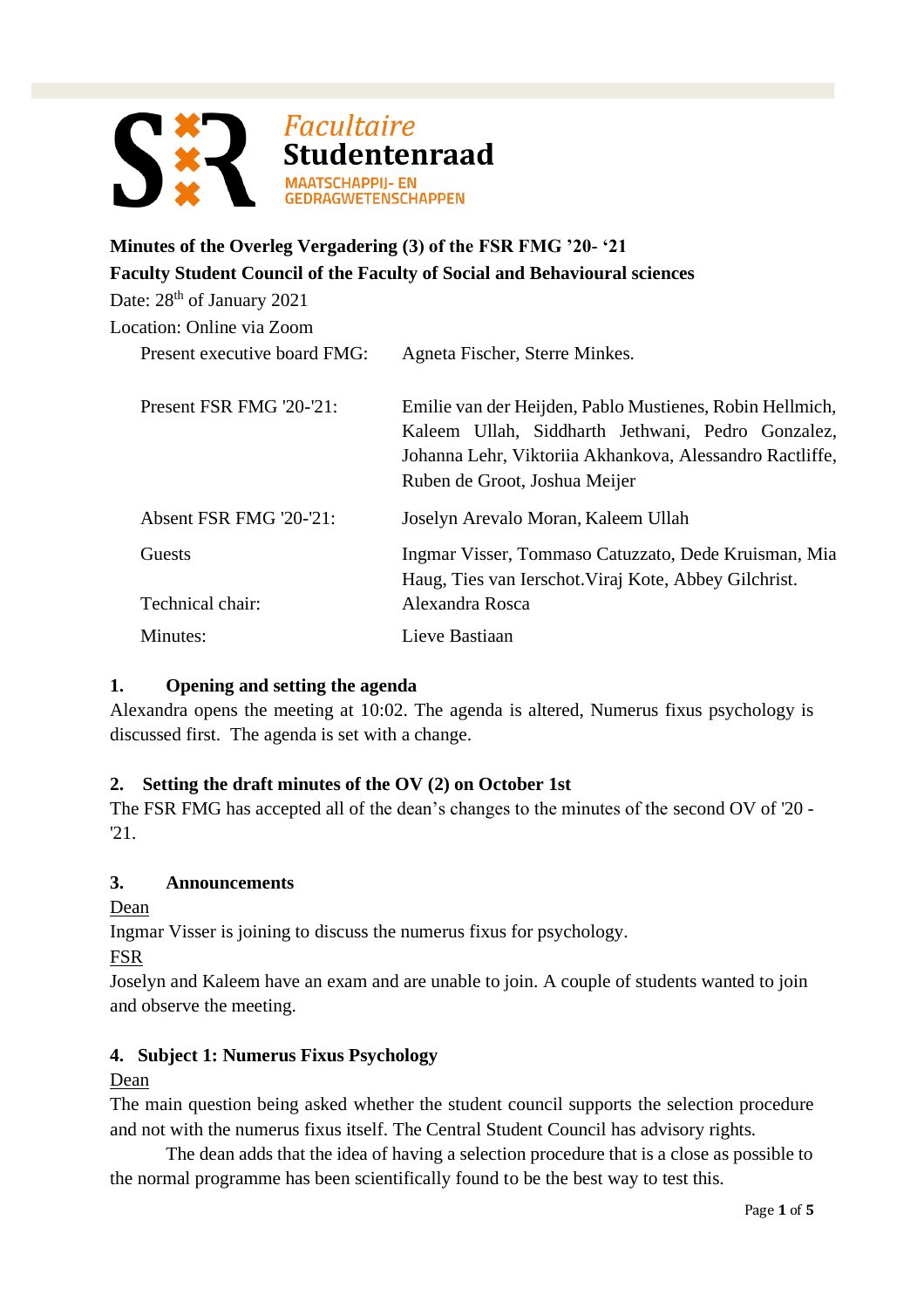#### Ingmar Visser.

The procedure has not changed from last years. It is almost identical to last years apart from the date. They aim to have a good fit between students and the programme. The best way to do so has been shown to offer the students a small part of the programme with material similar to the programme. They then have to take a multiple-choice exam.

The chosen topics are the same as students get when they participate in the programme. There are little changes as it is a tried-and-true procedure. It was even used prior to the numerus fixus as a selection procedure (used for matching).

There are multiple ways in which students are supported during their selection procedure; they are thoroughly informed about the procedure, there is a website with tips and prospective students have the chance to ask current students questions.

To test whether the procedure still projects student success, during the first year they tested this and found that it does predict student success.

#### FSR

The FSR does not have any questions about the procedure, they would like to know why there are so little changes. The second question is if there are systems in place to ask students how they experience the selection procedure.

The council supports the numerus fixus procedure as is.

*Ingmar Visser exits the meeting.*

### **5. Subject 2: Blind grading**

#### FSR

The FSR present their blind grading policy. The FSR FMG thinks quality of education can be improved with the use of blind grading. It will lead to more accountability … in grading.

Currently, in many programs, teachers can read the names of the students on the exams. This could lead to a bias. To add there is the issue of progressive bias, students should be marked on the quality of their work and not the believes they hold. The council would prefer having the student number on the exam. This would still allow the student to be connected to their work, but it would be harder to identify them. The grading system send in the policy document would ensure that workload of teachers in not increased.

Initially, the policy was also directed towards tutorials, but the council agreed to limit it to big exams at the faculty.

The FSR is aware that students at the political science faculty students have asked for their exams to be regraded and received a different grade. The council will investigate if this also applies to other study programmes.

Blind grading should be seen as a preventative bias.

#### Dean

The dean informs the council that this is something that should be discussed with the OWI directors, this meeting is in March. In general, the teaching directors see the issue of needing to prevent implicit biases. Everyone is positive about applying it to large exams, with regard to first- and second-year bachelor exams. The main issue is if blind grading solves the bias. The question is whether blind grading is the ideal solution for that. Blind grading can easily be implemented for big exams, it is already used in some of the programmes. The question is whether it can be used in smaller groups and in one-to-one supervision, where the aim is to have intensive teaching. In those situations, it is not possible to use blind grading. In those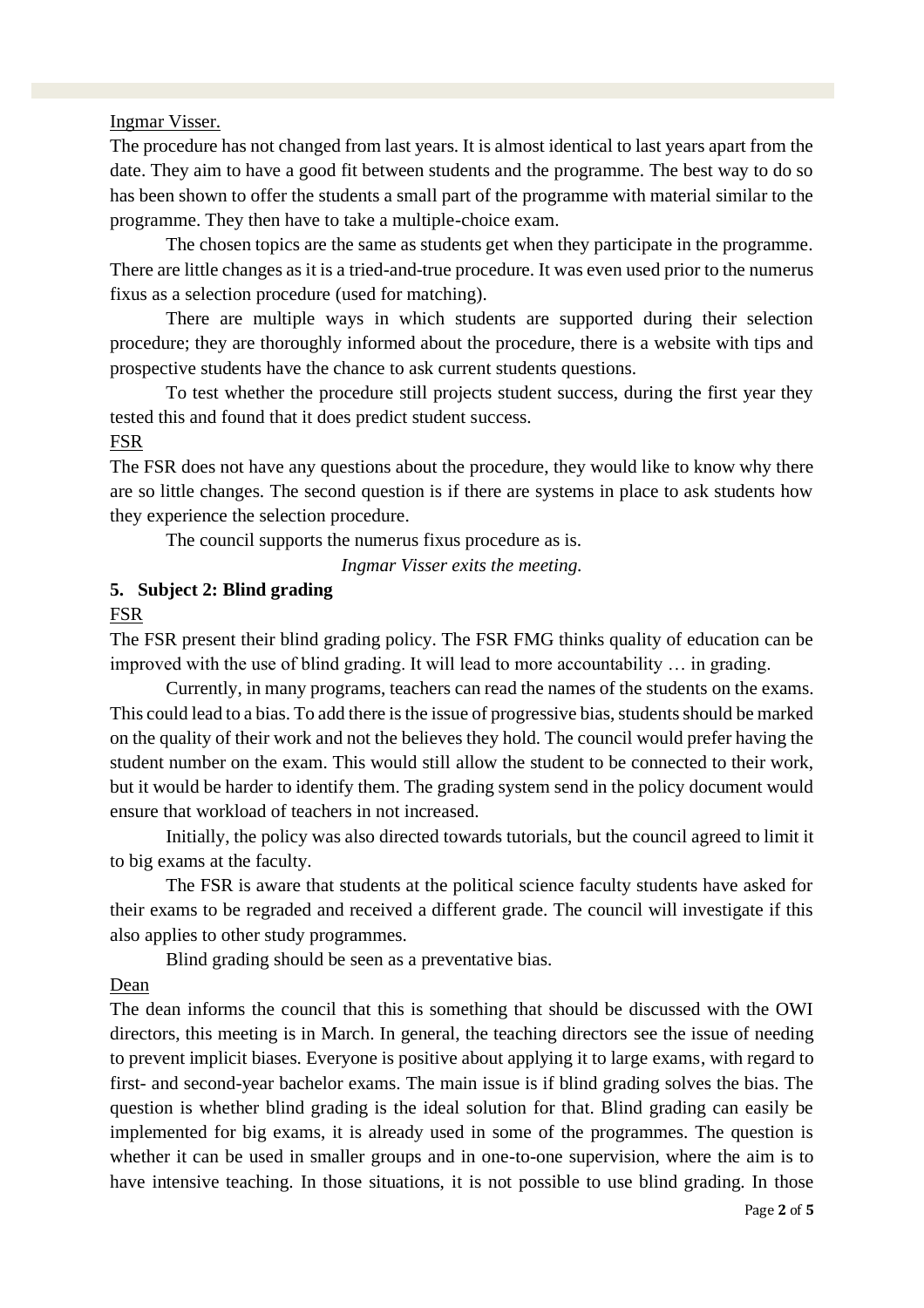situations, the bias can be worse than in the larger groups. This can be avoided by having a second grader. This practice is in place in all programmes. The dean is wondering how the FSR sees this.

The dean wants to know if the FSR has any evidence that implicit bias is taking place. The dean wonders if this is just a political science issue or if its faculty wide.

The dean sees that there is bias but differences in grading can also be due to human error.

The dean believes it would be good for the FSR to be present at the OWI meeting. Action points

210128-1: The FSR investigates if the implicit bias issue applies to study programmes outside of political science.

*The student guests leave.*

### **6. Subject 3: Proposed appointment for the College Director of Social Sciences** Dean

The council has received the CV and proposal, the council does not have right to advice but does have right to hear. After the director is appointed the FSR should invite the director to get to know the director.

### FSR

The FSR is generally very positive about the candidate, the qualification is impressive, and the council is especially happy that the candidate is familiar with the UvA. Especially as the director will be starting her function from home.

The FSR will invite the new director to a PV meeting.

### *The student guests join again.*

### **7. Any other business**

Dean

The dean thinks there are a lot of initiatives within the faculty to improve student welfare, she wants to thank the council and other student representatives and students for their efforts. The faculty is busy working with the psychology department to create a service for students. If the study room works, it can be extended to the UvA as a whole. Agneta would like to be updated about the progress.

The dean sees the frustration and the stress the system has been implemented as there is no other way to do these big exams. The dean would suggest that representatives of the FSR talk with the teaching directors whose programmes make use of proctoring programmes.

Regarding the system it has been extremely unfortunate that first something went wrong with the UvA server and then with the Proctorio server. Improvements have been made but the dean cannot guarantee no new issue will arise. The teaching directors do not see alternatives to using Proctorio. If all questions become essay question that would put a lot of extra workload on the staff. Despite the use of proctoring students are still committing fraud. The dean is willing to discuss these concerns with the teaching directors, but they may have good arguments that alternatives are not good enough. The dean agrees that comparing old exams and this year's exam is a good way to evaluate Proctorio.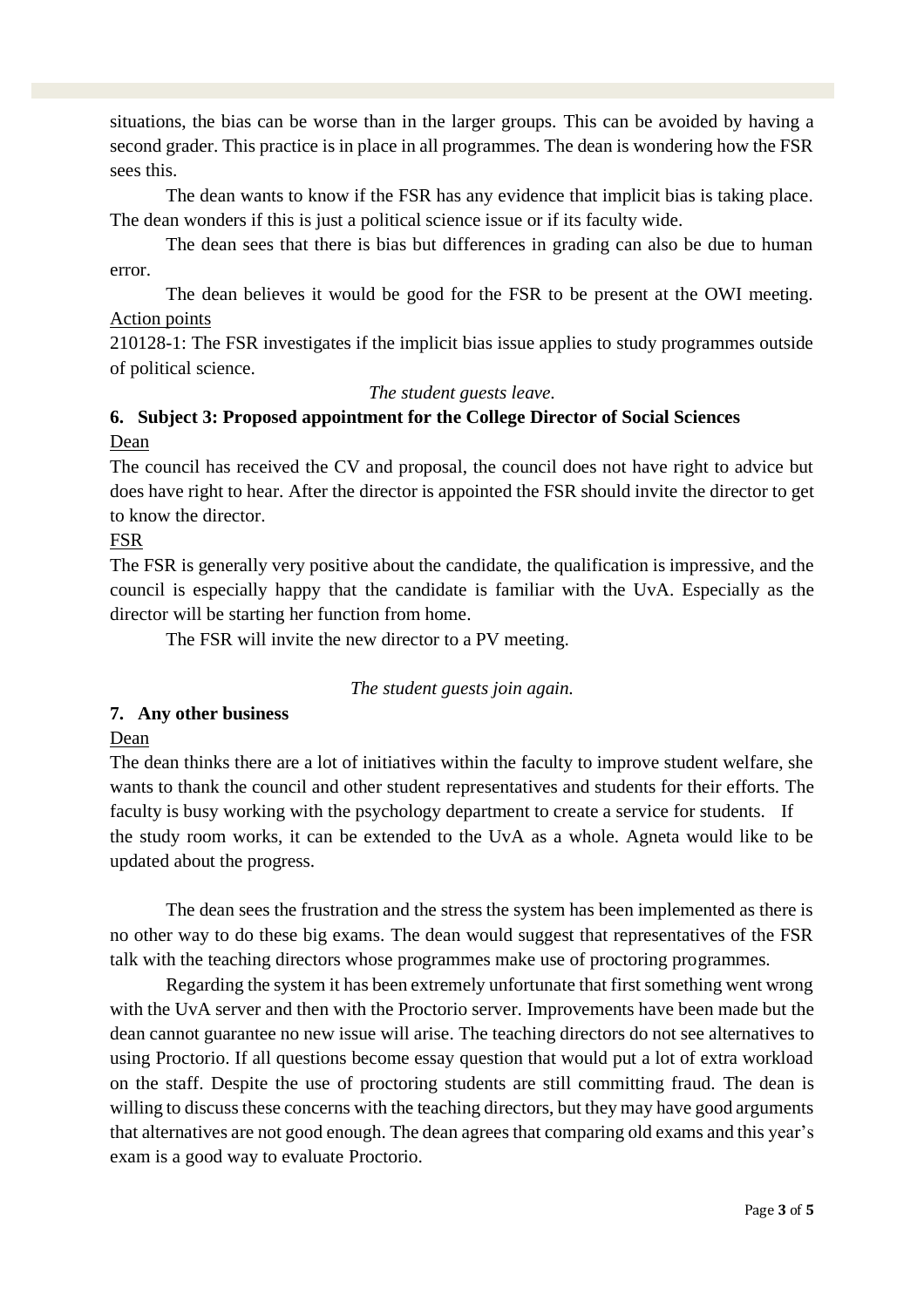The dean agrees that the scheduling of exams after the programme malfunctions should be done with the student's interest in mind.

The dean agrees that students should be informed after their video footages is destroyed.

Regarding privacy the dean is least impressed, we share data all the time.

If the programme will continue being used better protocols should be in place to aid students. The OWI directors will be asked how they feel about this issue.

What the dean is missing is the effectiveness of the buddy systems, are all students reached and are they all in a group? Additionally, the dean would like to see an evaluation of the experience of buddies and students who participated in the system. Some students might not want a buddy for good reasons and some for bad reasons. The dean would like to discuss a short survey to send to students. The teaching directors are responsible, so they need to be asked first.

The dean notes that the topics at any other business are discussed longer than the agenda items. The FSR should have discussed the topics about proctoring and buddy system at the owi meeting with the teaching directors (after all, that is what the 10 minutes on the owi meeting agenda are for) and should have put these items on the agenda of de OV meeting and prepared meeting documents.

### FSR

Pedro had a meeting with the other student council chairs yesterday, there will be a meeting next week about installing study spaces. It is still being discussed if the current study space will be extended or if the faculties will all get their own study spaces.

The FSR would like to discuss proctoring, a topic that has been discussed for a long time. The council would like to discuss some concerns they have as the system has been implemented at the faculty across three exam periods. A council member shares her experience with proctored exams. Firstly, taking proctored exams adds a lot of additional stress. Secondly, the exams feel very invasive. Thirdly, if the programme misfunctions it is hard for the students to receive support, one exam was even cancelled due to the programme not working.

The first issue the council has with the programme is that the system has crashed on two different days. One of two things occurred after exams, either the exams were cancelled after exam were taken or students were unable to even start their exams. There is no contingency plan in place for when the system malfunctions. It often takes too long before students are informed what happens to their examinations. This causes a lot of mental stress among students and a lot of insecurity about the continuation of their studies. The programme failing is something the council foresaw. It is on the agenda of the FSR to have a separate meeting with the teaching directors. However, the council believes that having the dean on their side is useful.

The FSR is very concerned with the mental health of students, especially due to the state of the world. Anxiety about exams get build up a lot due to the programmes. When the system fails exams need to be rescheduled, which entails that students have an exam on top of their other course work. Continuing to use the software makes these times even more stressful for students.